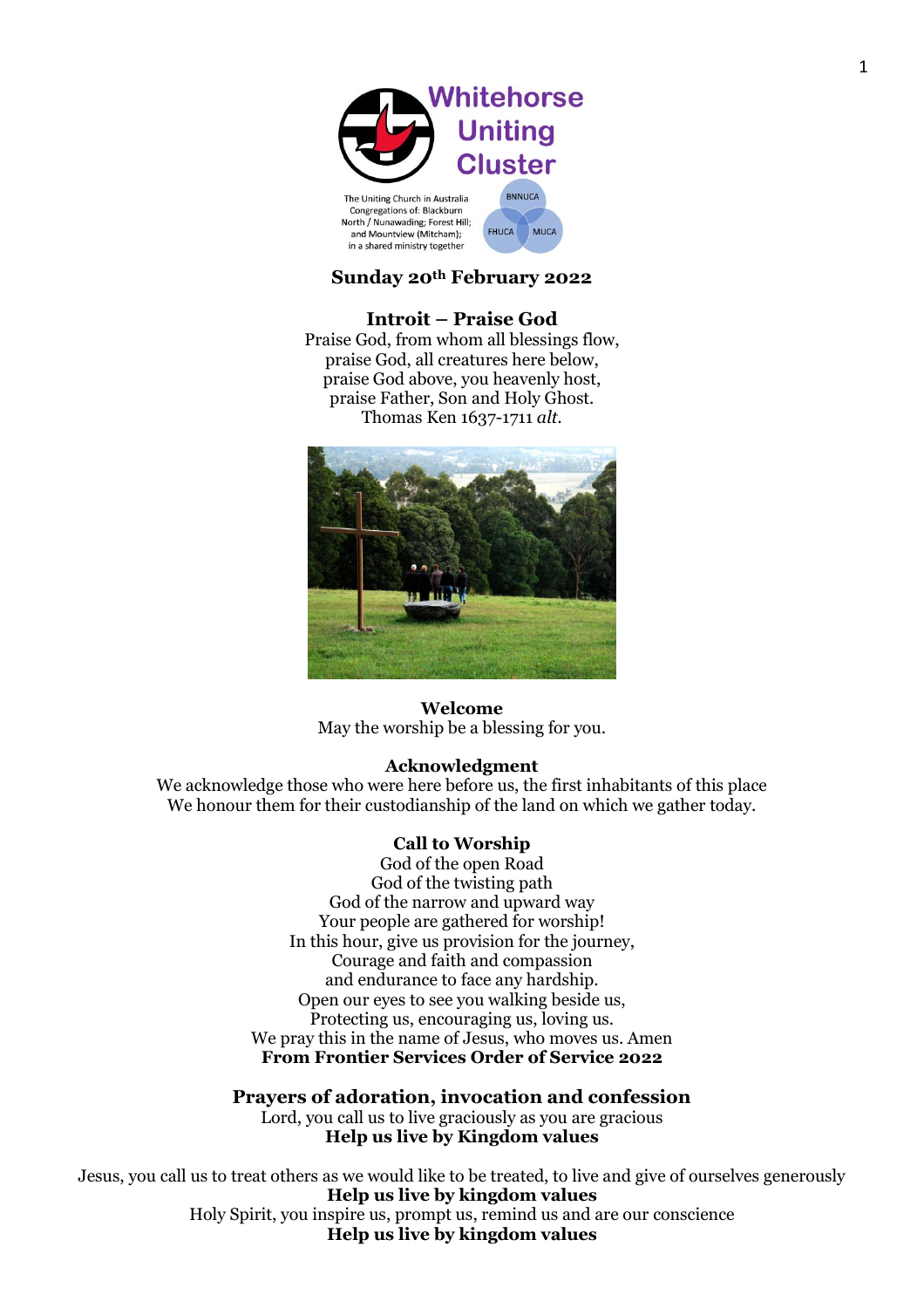## Father Son and Holy Spirit if we haven't lived according to kingdom values, transform our hearts Forgive us as we forgive others Forgive us, Lord as we come before you now, in this moment of silence

*Silence* 

*Hear then Jesus Christ's words of grace to us "Your sins are forgiven"* **Thanks be to God**

*YouTube - Where Wide Sky Rolls Down – Elizabeth Smith videoscapeinOz 2009* [https://youtu.be/eFX7VBH\\_2ZQ](https://youtu.be/eFX7VBH_2ZQ)

## **Readings from The Message**

#### **Genesis 45:3-11**

**<sup>3</sup>** Joseph spoke to his brothers: "I am Joseph. Is my father really still alive?" But his brothers couldn't say a word. They were speechless—they couldn't believe what they were hearing and seeing.

**4-8** "Come closer to me," Joseph said to his brothers. They came closer. "I am Joseph your brother whom you sold into Egypt. But don't feel badly, don't blame yourselves for selling me. God was behind it. God sent me here ahead of you to save lives. There has been a famine in the land now for two years; the famine will continue for five more years—neither ploughing nor harvesting. God sent me on ahead to pave the way and make sure there was a remnant in the land, to save your lives in an amazing act of deliverance. So you see, it wasn't you who sent me here but God. He set me in place as a father to Pharaoh, put me in charge of his personal affairs, and made me ruler of all Egypt.

**9-11** "Hurry back to my father. Tell him, 'Your son Joseph says: I'm master of all of Egypt. Come as fast as you can and join me here. I'll give you a place to live in Goshen where you'll be close to me—you, your children, your grandchildren, your flocks, your herds, and anything else you can think of. I'll take care of you there completely. There are still five more years of famine ahead; I'll make sure all your needs are taken care of, you and everyone connected with you—you won't want for a thing.

**14-15** Then Joseph threw himself on his brother Benjamin's neck and wept, and Benjamin wept on his neck. He then kissed all his brothers and wept over them. Only then were his brothers able to talk with him.

## **Luke 6:27-38**

**27-30** "To you who are ready for the truth, I say this: Love your enemies. Let them bring out the best in you, not the worst. When someone gives you a hard time, respond with the supple moves of prayer for that person. If someone slaps you in the face, stand there and take it. If someone grabs your shirt, giftwrap your best coat and make a present of it. If someone takes unfair advantage of you, use the occasion to practice the servant life. No more payback. Live generously.

**31-34** "Here is a simple rule of thumb for behaviour: Ask yourself what you want people to do for you; then grab the initiative and do it for *them*! If you only love the lovable, do you expect a pat on the back? Run-ofthe-mill sinners do that. If you only help those who help you, do you expect a medal? Garden-variety sinners do that. If you only give for what you hope to get out of it, do you think that's charity? The stingiest of pawnbrokers does that.

**35-36** "I tell you, love your enemies. Help and give without expecting a return. You'll never—I promise regret it. Live out this God-created identity the way our Father lives toward us, generously and graciously, even when we're at our worst. Our Father is kind; you be kind.

**37-38** "Don't pick on people, jump on their failures, criticize their faults—unless, of course, you want the same treatment. Don't condemn those who are down; that hardness can boomerang. Be easy on people; you'll find life a lot easier. Give away your life; you'll find life given back, but not merely given back—given back with bonus and blessing. Giving, not getting, is the way. Generosity begets generosity."

All Scripture quotations are taken from THE MESSAGE, copyright © 1993, 2002, 2018 by Eugene H. Peterson. Used by permission of NavPress, represented by Tyndale House Publishers. All rights reserved.

## **Young at Heart - What makes you wonder?**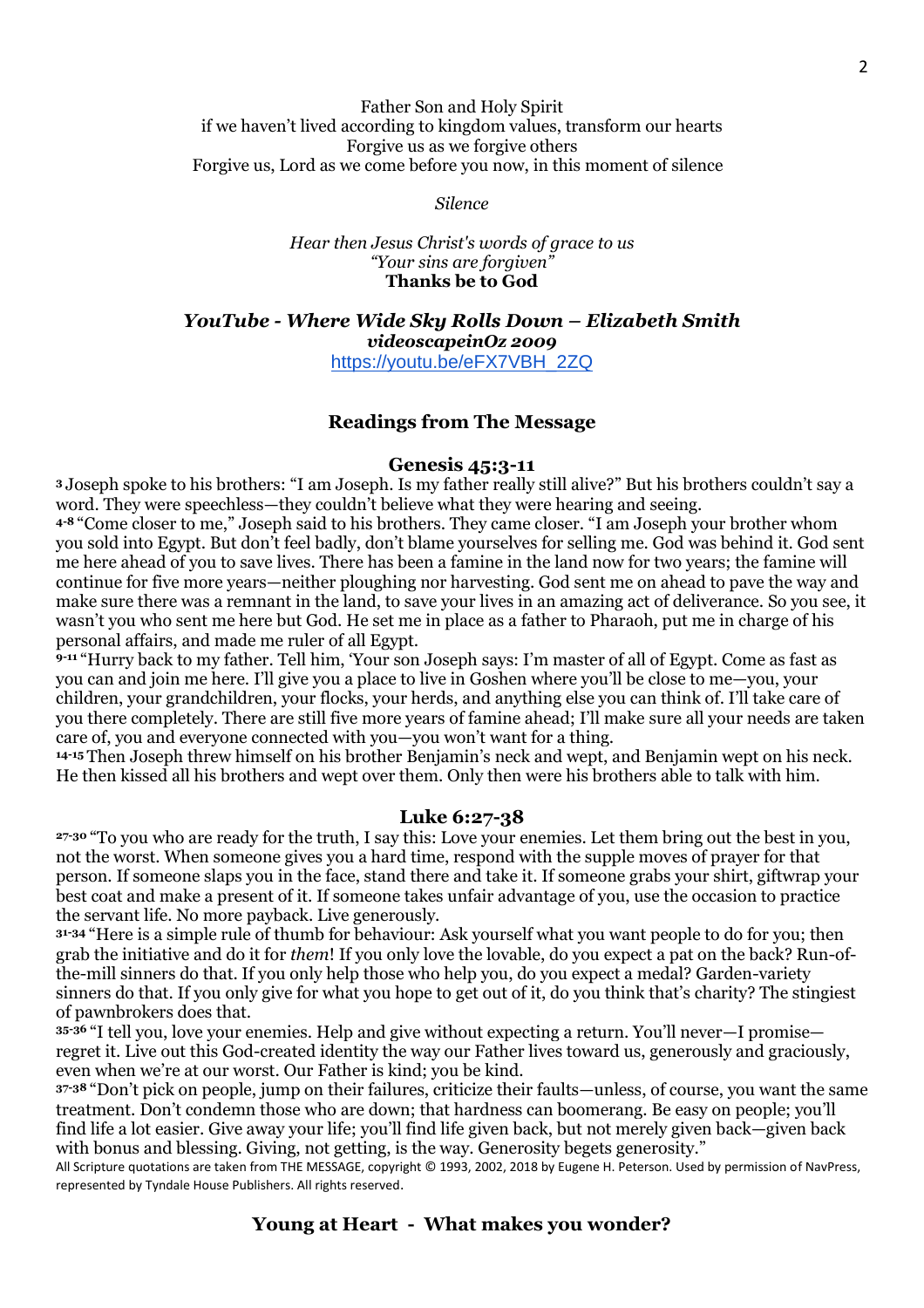

*Leunig – used with permission*

# **YouTube – Make me a channel of your peace – Susan Boyle 2017**

<https://www.youtube.com/watch?v=PGHOtR-v4yQ>



**Sermon – Kingdom Values** *In the name of the Father, the Son, and the Holy Spirit, amen* 

You may have heard the sayings: "What goes round comes round" or "An eye for an eye" The question is, are these kingdom values?

In today's gospel Jesus says: Don't be like them, whoever they are. Don't retaliate or take revenge or behave badly, like those who behave badly towards you. Don't behave like victims either. He also says: "Don't deny another the chance of redemption" and "If you don't forgive you won't be forgiven." If you retaliate, you will keep the cycle of violence going and you are responsible for your actions. Do you think these are kingdom values?

The story of Joseph speaks of kingdom values. His brothers were jealous of him. They threw him in a pit and planned to kill him, but Benjamin talked them out of it and so they sold him into slavery instead to a passing caravan of slavers.

Now Joseph, after much heartbreak and suffering is a mighty and powerful leader of Egypt and his brothers come to him for help when they are starving during a famine. Joseph says to them: I am Joseph whom you sold into Egypt but don't feel badly and don't blame yourselves for selling me. God was behind it. God sent me ahead of you to save lives, to save your lives in an amazing act of deliverance. God has made me ruler of all Egypt.

Perhaps Joseph has made the decision not to live out of his wounds and has chosen to live out of God. That choice may have set him free from bitterness, revenge, retaliation, unforgiveness, but it did not take away his grief and his need for reconciliation with his brothers, which came after he expressed forgiveness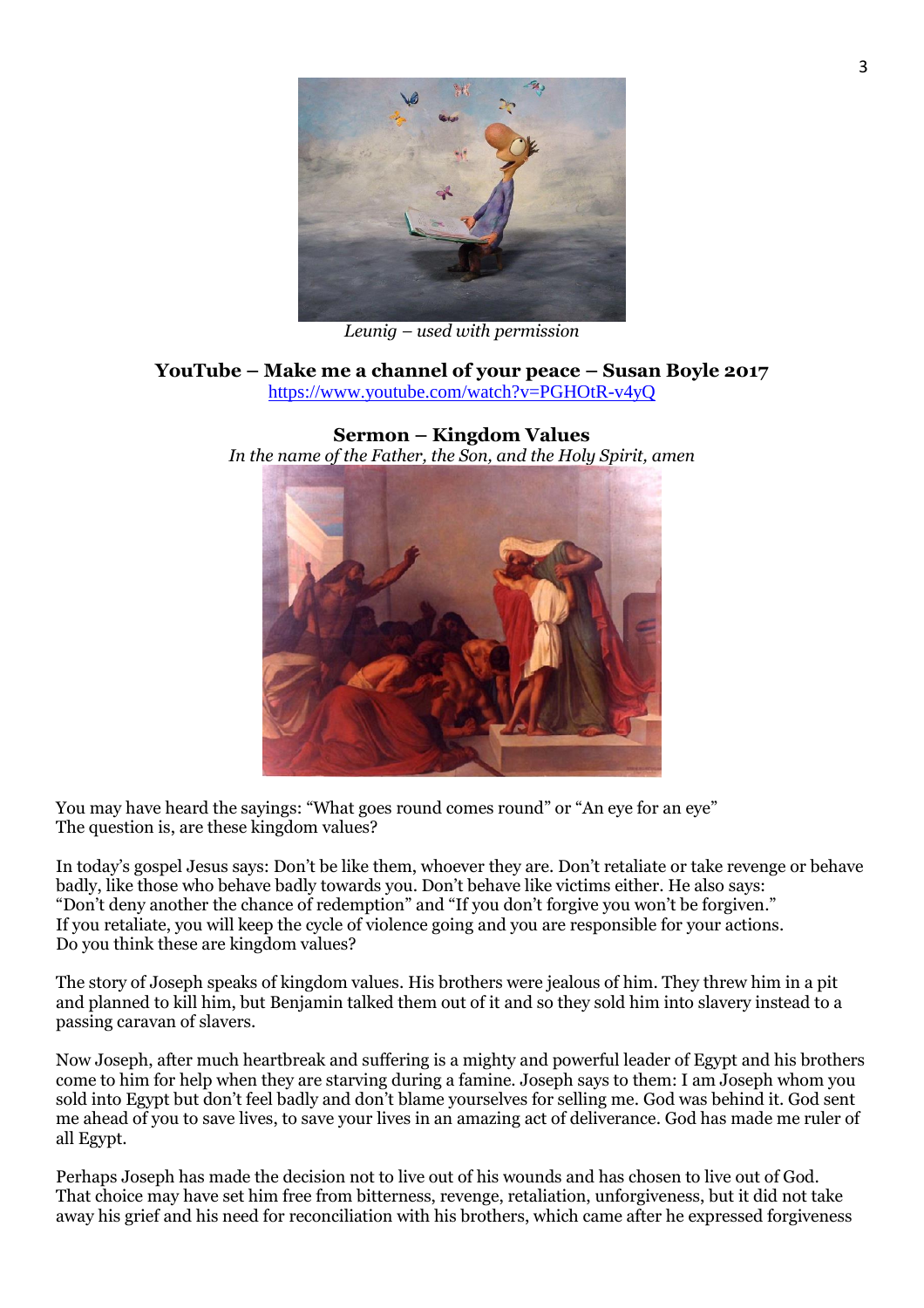and reached out with love and compassion towards his brothers and openly revealed his grief. Then his brothers were open to his forgiveness and reconciliation and received their redemption.

Once I was in Israel at a church at Gethsemane and a monk took down the chains around a large rock that is said to be the rock Jesus prayed on and sweated blood, while contemplating what suffering he was going to go through. I asked the monk: Why do people suffer? He said: We suffer for the glory of God. At the time that was salt in my wounds, for I was suffering. But now I understand. Looking back at what God has done in my life, my suffering has been for the glory of God.

That seems to be what Joseph is saying. He has found meaning and purpose in his suffering and has risen above his suffering. His forgiveness has set him free and redeemed him from any bitterness or revenge. He is willing to be the peacemaker. He can see God has a plan for his life. He offers to take care of his brothers and family. He will make sure they are taken care of. He will give them a place to live in. They won't want for anything.

When Joseph showed his grief and wept openly in front of his brothers and embraced Benjamin and kissed his brothers and wept over them, and we are told his weeping was so loud his entire household heard him, only after openly showing his grief, did his bothers talk with him. I wonder if they had compassion or were sorry. Perhaps they accepted his forgiveness. I wonder if they were ashamed of their behaviour. We don't know.

In the gospel, Jesus asks his disciples to remember who they are and act out of a place of peace and love. He invites them to love their enemies. He says: If someone strikes you on the cheek, usually a Roman soldier, offer the other cheek, then they will have to give you a backhander which is a shameful act in the eyes of the culture and at the same time an act of defiance. When someone takes your cloak then offer your shirt, which means you will be standing there in public naked and that is an act of defiance. People lived in a violent society under Roman oppression.

Jesus says remember who you are and don't act like a victim. Act like I do. Loving your enemies and praying for them puts them in God's hands. We do not judge. That is God's job. We are not God.

Joseph did all of this and more.

Jesus also said: Do not love those who love you. In Roman Society payback was expected and was the currency of social prestige. Jesus is teaching people to give to those who cannot give back and to be generous like God.

I remember an elderly lady who looked like she was in her late seventies walking ahead of me on a track in a third world country. She was carrying two sacks of rice on her back and holding a large umbrella and may have been walking for many days. It was raining and I was wet and cold and had been walking for ten hours in the rain. We walked beside each other and then she signalled me over and patted my cheek, smiled at me, and said soft caring words in her language and then invited me to walk under her umbrella. We walked together. It was Mother's Day, and I was missing my family and mother who had died the year before and she became my mother that day.

After a while I began to worry about her well-being and whether I was slowing her down and I thanked her. We both smiled and she went on ahead. I walked on feeling strengthened and able to go on. This lady didn't expect anything from me. She was acting out of her faith's values, with compassion to all people.

If someone offers you this hospitality be open to it. I was writing this sermon on Friday while I was going up the 1000 steps in Tremont near Ferntree Gully and was taping it into my phone. It was raining and I was sheltering in a huge hollow tree when a young woman passed by and asked me whether I needed help and offered to take my photo. I said, No it's ok. I'm writing something as I'm walking up the track. As she walked on, I thought: Duh! I was totally focused on the task of writing my sermon about someone who was kind to me where I accepted her hospitality and missed the whole point. Here was a young woman offering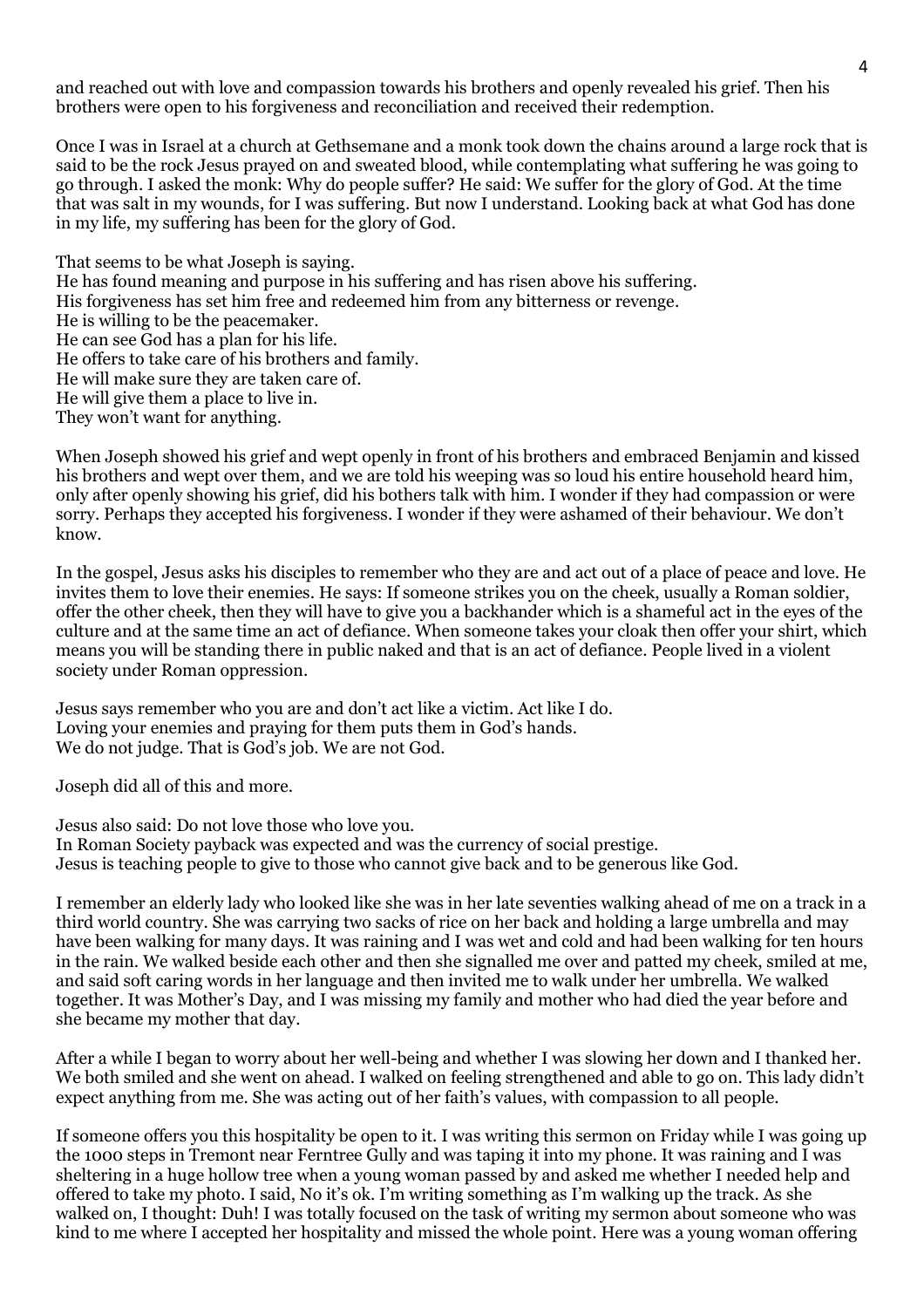me hospitality and I didn't even notice or thank her or accept it. We really do need to live in the moment where we are aware, open and respond to peoples' love and hospitality. She wasn't expecting anything from me, but acknowledgement and acceptance of her kindness may have made her day and been good for her. Luckily, I had a second chance. She passed me on the way down while I was still going up and we smiled at one another and nodded our heads, acknowledging one another with respect.

So, what do kingdom values mean for us today? How does the gospel offer us practical tips on how to live these values in our life today?

These values are When someone gives us a hard time, we pray for them. If someone's violent to us, we don't respond with violence. If someone steals something, we give them what we have left - I think that's about not being too attached to things and giving to others and sharing what we have. We don't expect payback when we give. We are generous, help and give to others, not expecting anything in return. Jesus said: Be kind like God Love your enemies Don't bully people Don't point out their failures Don't criticise others. Otherwise: What goes round comes round. You will get back what you give. There are consequences. He said: Don't condemn those who are down. That hardness will boomerang. Be easy on others. Forgive others as you are forgiven. Like we say in the Lord's Prayer: Forgive us God as we forgive others.

This is a long list of how to live out our faith with kingdom values. It cannot be achieved in one day. It's meant to be lived step by step, where we are transformed and slowly become how God meant us to be. I've only been able to touch upon a couple today. There's so much more. These are Kingdom values lived out over our lifetime.

The bottom-line Jesus is teaching us to treat others as we would like to be treated. **The Lord be with you** 

# **YouTube O the Deep, Deep love of Jesus – Celtic Worship Band 2017**

<https://youtu.be/27kvxEOm77g>

## **Offering prayer**

*(about offering up ourselves and giving thanks to God for all we have)* Lord and giver of every good thing we bring to you our lives and gifts for your kingdom all for transformation through your grace and love made known in Jesus Christ our Saviour, amen.

## **Prayers of the People – John Gerrand**

Loving God, Father, Son and Holy Spirit, we bring to you our prayers for others. We want to care for all of your people in all parts of the world, Lord, and we pray particularly today for the people of the countries of Austria, Liechtenstein and Switzerland.

And so we give thanks for: the quality of life that many in these countries enjoy and their commitment to provide for those in the world who are in need, the organizations located here that seek to increase ecumenical and interfaith understanding and work together for the common good of all people and creation of political and economic transparency in these countries, those who reach out to migrants and counter attitudes and practices that oppose them.

We pray for: environmental practices that preserve the natural environment, especially the Alps' melting glaciers, the work for justice, reconciliation and peace pursued by the people and organizations here, seeking to shape globalization so that it benefits all, religious freedom, also for those from non-Christian traditions, overcoming the fear of, and welcoming the embrace of, those who are outsiders to the countries' historic, ethnic traditions.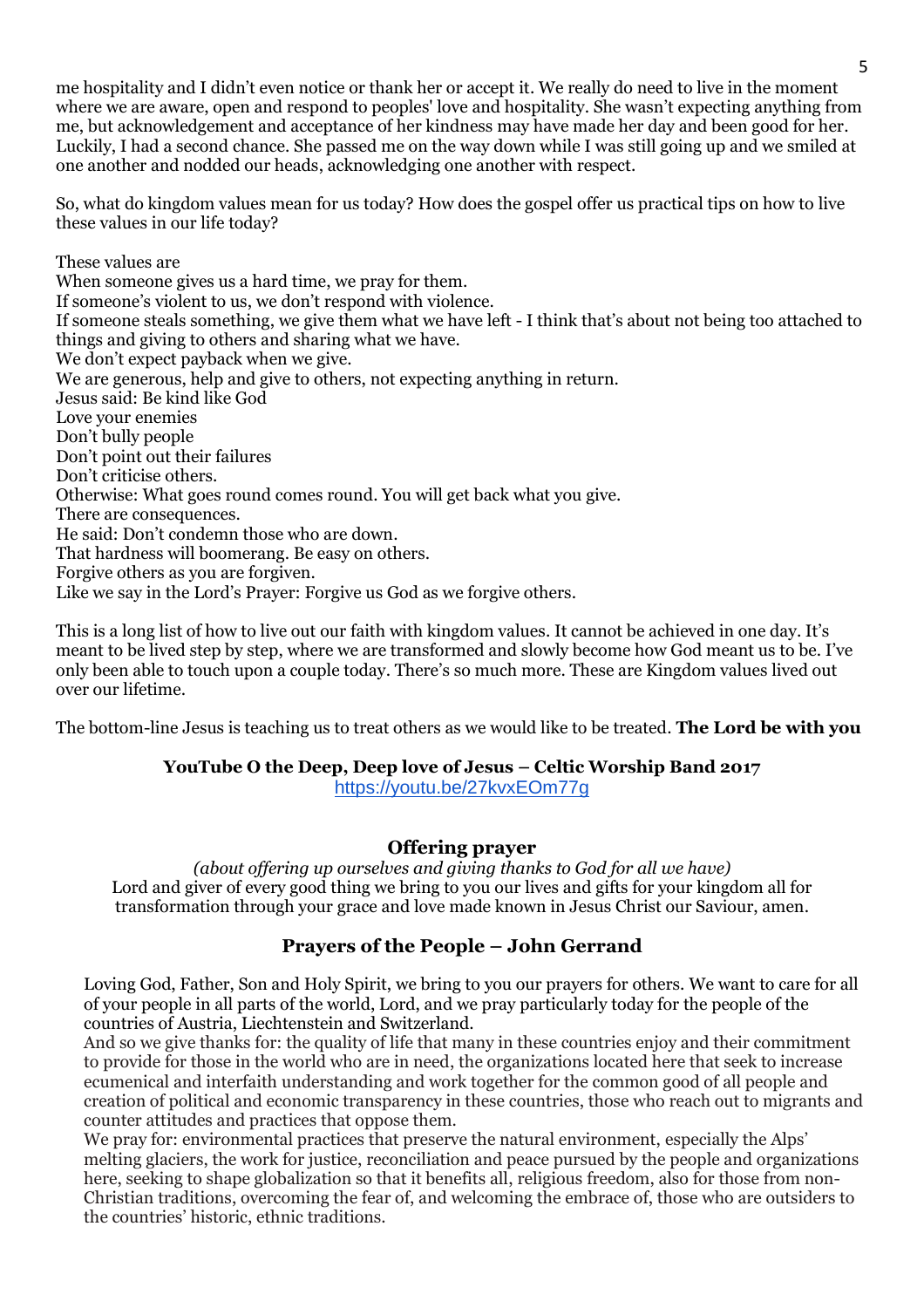Dear Lord, as the coronavirus threatens lives globally, we ask your guidance and support of those having to make tough decisions about combatting the disease. We pray for the safety of those working and exposed on the front line. And, as the people of the world are forced into understanding what things are really important, show us how to rise to the best that humanity can be, O Lord.

In our ecumenical prayer cycle we remember today your people worshipping and serving at St Luke's Anglican, Vermont. St Luke's has recommenced gathered Sunday morning worship services, and we pray that they will be able to reach out to their community again in this way. The church also offers small group programs and learning courses, and we pray for those who present and facilitate these as well as for those who seek a better understanding of the Christian faith through them. Within our own Presbytery we pray today for the Uniting congregations of the Yarra Ranges Parish: Healesville, Wandin/Seville, Yarra Glen congregations. We thank you, O God, for the difference these congregations are making in their communities and ask that you will bless their people and their work

for you. As they worship may they know your presence and be strengthened through that knowledge. We remember in prayer, too, the Synod's Centre for Theology and Ministry. Guide the faculty members as they train and support candidates for ministry, we pray, and as they seek to relate the unchanging truths of the Gospel to the ever-changing norms of society. Bless the students and candidates, too, in their journey as messengers and leaders in the church.

Here within Whitehorse Cluster, we seek your blessing on our people, on our worship and our work together as we work towards a stronger, more diverse and more efficient cluster arrangement. Technology now offers us many more ways to communicate. Make us innovative and open to change, we pray, even if this means moving beyond our comfort zones.

Be with Rev. Tina, Rev. Peter and Rev. Pete as they work amongst us bringing fresh insights from your word and inspiration to live out your way every day.

We pray especially today for… *(Name in our hearts those for whom we want God's particular blessing).*

We bring these prayers in our Saviour's name, praying in the words he taught us:

Our Father in heaven, hallowed be your name, your kingdom come, your will be done, on earth as in heaven. Give us today our daily bread. Forgive us our sins as we forgive those who sin against us. Save us from the time of trial and deliver us from evil. For the kingdom, the power, and the glory are yours now and for ever. Amen.

## **YouTube – Come as you are – Paul Gurr 2019** <https://youtu.be/mt5dDy4LX-0>

## **Holy Communion – from the Quiet Day at Forest Hill**

Jesus said: "I am the bread of life. Whoever comes to me will never be hungry." **Thanks be to God who meets our every need in Jesus.** Jesus also said: "Let anyone who is thirsty come to me." **Thanks be to God who satisfies our thirst for life.**

The Lord be with you **And also with you** Lift up your hearts **We lift them to the Lord** Let us give thanks to the Lord our God **It is right to give our thanks and praise** In Jesus of Nazareth, in his compassion for the outcast, forgiveness for all and hope for the poor in spirit and those hungry for justice in his life poured out for others You Lord have made yourself Known We proclaim your power in goodness and your might in compassion, as we say: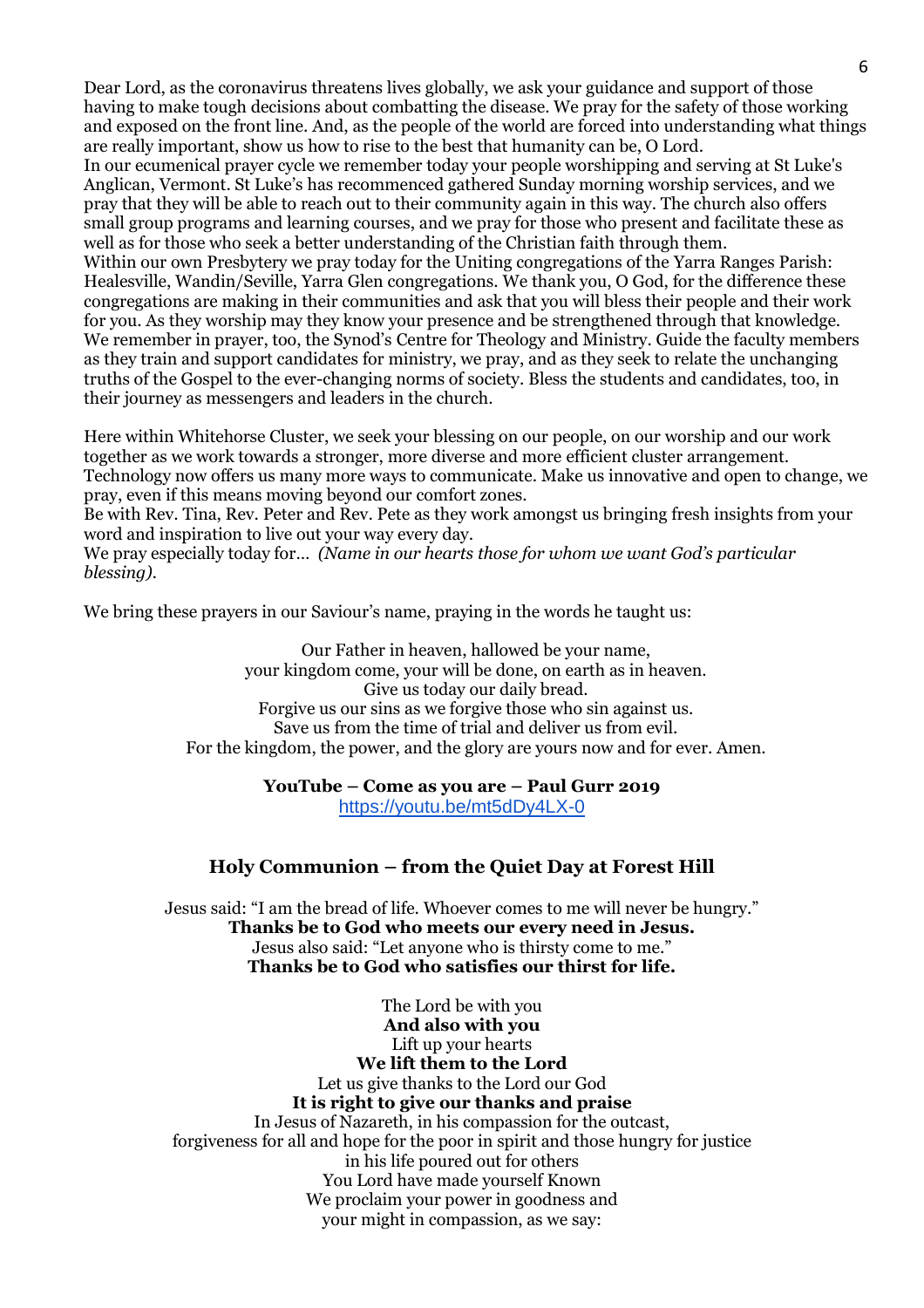#### **Holy, Holy, Holy, Lord God of Power and might Heaven and earth are full of your glory. Hosanna in the highest Blessed is he who comes in the name of the Lord, Hosanna in the highest.**

We greet the one who comes in your name, your true light, your true love The bread of compassion, the wine of renewal

As Jesus broke bread before the brokenness of his death As he poured out wine before his blood was poured out on the cross As he gave his life in acts of goodness and hospitality As he invited all to the feast of new hope, so come to us God of Jesus in your love.

Most powerful Holy Spirit Come down upon us from heaven where the ordinary is made glorious and glory seems but ordinary Bathe us with the brilliance of your light like dew.

Come to us, Spirit of our Lord of Love and let this bread and wine before us bear your life to our life Nourish us with Jesus' vision of hope and unite us in one body of peace Nurture us with your brokenness, renew us with your poured out life Empower us with your powerlessness, that we may take root in your risen life and bear fruit in your world

## **You are our life, you are our hope You are our peace, and we praise you**

The bread of life is offered to us. **We feed on the bread of life with gratitude**

The cup of the newness of life is offered to us. **We drink of the cup with gratitude.**

In eating of the bread and drinking from the cup we symbolise our desire to share in the life, death and resurrection of Jesus. It is food for the journey into fullness of life. The banquet is prepared. Come, eat and drink to your heart's content.

## **Prayer after Communion**

God of truth and love who calls us and leads us into the future, make us a blessing for others Help us to see creation as being in the future and to love it into being.

**May we hold on to the hope You have planted in us, believing the unbelievable, reaching for the unattainable,**

**trusting the things beyond seeing and the things beyond hearing, loving and living with compassion, offering hospitality and hope, until the people who walk in darkness see the great light and are glad and free.**

> **YouTube- Taize – Eat this bread Corpus Christi Sunday 7pm choir 2021** [https://youtu.be/I1szB\\_qtDpw](https://youtu.be/I1szB_qtDpw)

## **Blessing**

We go in Peace with the Love of God In the Power of the Spirit May the Lord Bless and Guard us May the Lord make His face shine on us and be gracious unto us May the Lord look kindly on us and give us peace. Amen